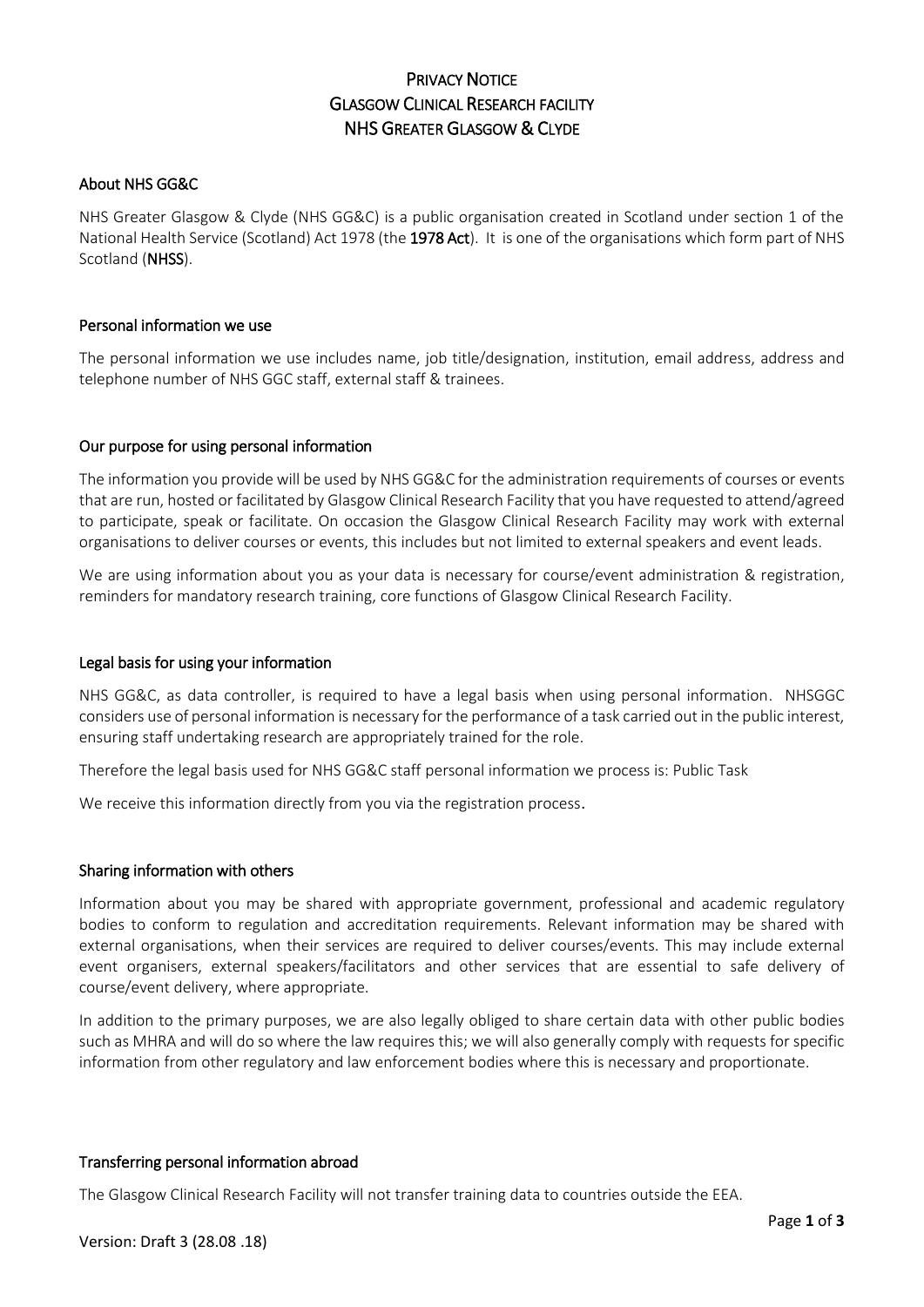# Retention periods of the information we hold

We will hold the personal data you provided us for 7 years to conform to regulatory (in the case of Good Clinical Practice), CPD accreditation and financial reporting requirements.

### How we protect personal information

We take care to ensure your personal information is only accessible to authorised people, with the following security measures in place to protect personal information:

- All staff undertake mandatory training in Data Protection and IT security
- Compliance with NHS Scotland Information Security Policy
- Organisational policy and procedures on the safe handling of personal information
- Access controls and audits of electronic systems.

### Your rights

Your data protection rights within NHSGGC are:

1. The right to be informed

NHSGGC must explain how we use your personal information. We use a number of ways to communicate how personal information is used, including:

- This Data Protection Notice
- Information leaflets
- 2. The right of access

You have the right to access your own personal information. This right includes making you aware of what information we hold along with the opportunity to satisfy you that we are using your information fairly and legally. You have the right to obtain:

- Confirmation that your personal information is being held or used by us
- Access to your personal information
- Additional information about how we use your personal information
- 3. The right to rectification

If the personal information we hold about you is inaccurate or incomplete you have the right to have this corrected. If it is agreed that your personal information is inaccurate or incomplete we will aim to amend your records accordingly, normally within one month, or within two months where the request is complex.

4. The right to object

When NHSGGC is processing your personal information for the purpose of the performance of a task carried out in the public interest or in the exercise of official authority you have the right to object to the processing and also seek that further processing of your personal information is restricted. Provided NHSGGC can demonstrate compelling legitimate grounds for processing your personal information, for instance; patient safety or for evidence to support legal claims, your right will not be upheld.

#### **Complaints**